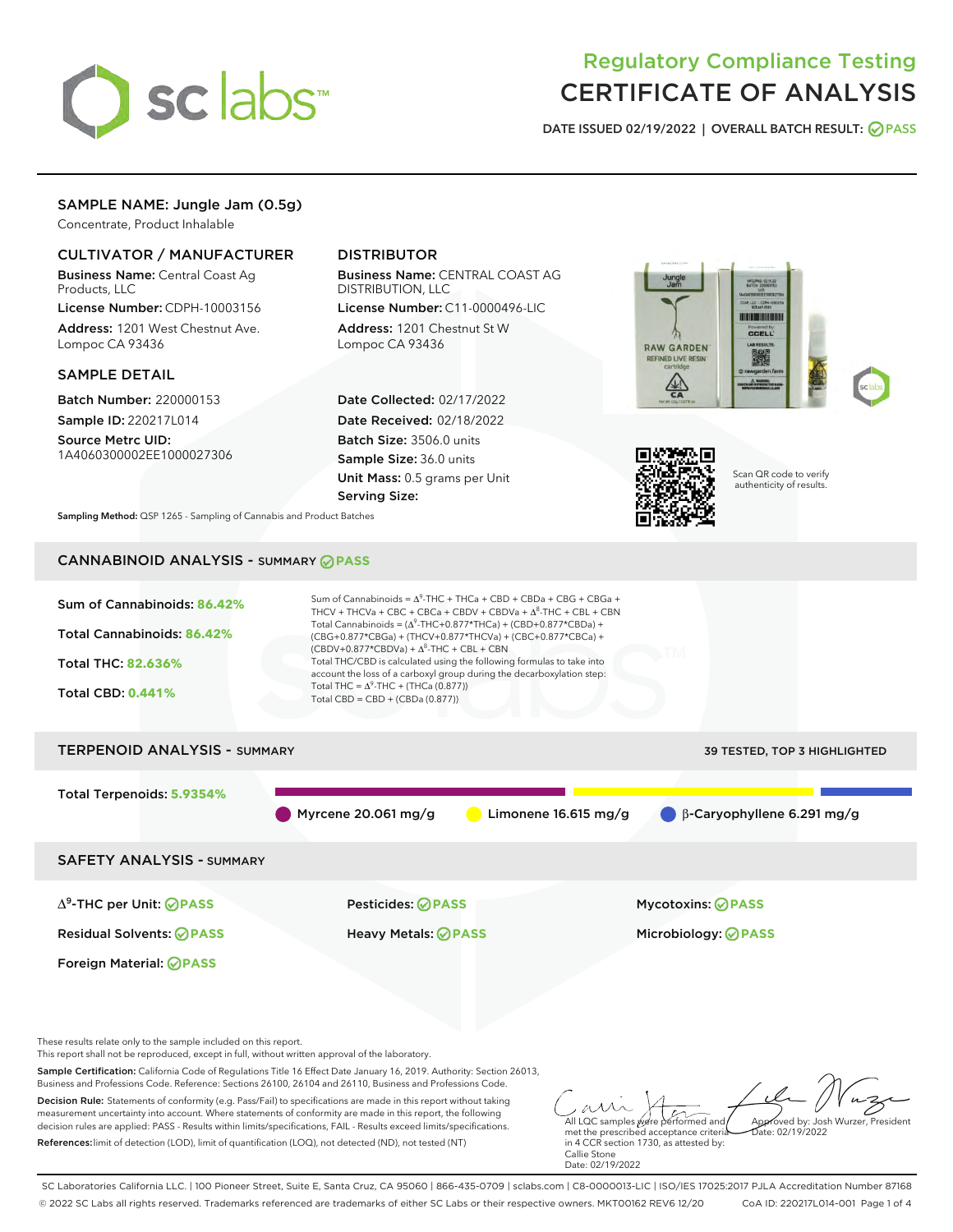



JUNGLE JAM (0.5G) | DATE ISSUED 02/19/2022 | OVERALL BATCH RESULT:  $\bigcirc$  PASS

### CANNABINOID TEST RESULTS - 02/18/2022 2 PASS

Tested by high-performance liquid chromatography with diode-array detection (HPLC-DAD). **Method:** QSP 1157 - Analysis of Cannabinoids by HPLC-DAD

#### TOTAL CANNABINOIDS: **86.42%**

Total Cannabinoids (Total THC) + (Total CBD) + (Total CBG) + (Total THCV) + (Total CBC) +  $(Total CBDV) +  $\Delta^8$ -THC + CBL + CBN$ 

TOTAL THC: **82.636%** Total THC (Δ<sup>9</sup>-THC+0.877\*THCa)

TOTAL CBD: **0.441%**

Total CBD (CBD+0.877\*CBDa)

TOTAL CBG: 2.543% Total CBG (CBG+0.877\*CBGa)

TOTAL THCV: 0.57% Total THCV (THCV+0.877\*THCVa)

TOTAL CBC: ND Total CBC (CBC+0.877\*CBCa)

TOTAL CBDV: ND Total CBDV (CBDV+0.877\*CBDVa)

| <b>COMPOUND</b>  | LOD/LOQ<br>(mg/g)          | <b>MEASUREMENT</b><br><b>UNCERTAINTY</b><br>(mg/g) | <b>RESULT</b><br>(mg/g) | <b>RESULT</b><br>(%) |
|------------------|----------------------------|----------------------------------------------------|-------------------------|----------------------|
| $\Lambda^9$ -THC | 0.06/0.26                  | ±22.146                                            | 826.36                  | 82.636               |
| <b>CBG</b>       | 0.06/0.19                  | ±0.781                                             | 25.43                   | 2.543                |
| <b>THCV</b>      | 0.1 / 0.2                  | $\pm 0.22$                                         | 5.7                     | 0.57                 |
| <b>CBD</b>       | 0.07/0.29                  | ±0.159                                             | 4.41                    | 0.441                |
| $\Delta^8$ -THC  | 0.1 / 0.4                  | ±0.14                                              | 2.3                     | 0.23                 |
| <b>THCa</b>      | 0.05/0.14                  | N/A                                                | <b>ND</b>               | <b>ND</b>            |
| <b>THCVa</b>     | 0.07/0.20                  | N/A                                                | <b>ND</b>               | <b>ND</b>            |
| <b>CBDa</b>      | 0.02/0.19                  | N/A                                                | <b>ND</b>               | <b>ND</b>            |
| <b>CBDV</b>      | 0.04 / 0.15                | N/A                                                | <b>ND</b>               | <b>ND</b>            |
| <b>CBDVa</b>     | 0.03/0.53                  | N/A                                                | <b>ND</b>               | <b>ND</b>            |
| <b>CBGa</b>      | 0.1/0.2                    | N/A                                                | <b>ND</b>               | <b>ND</b>            |
| <b>CBL</b>       | 0.06 / 0.24                | N/A                                                | <b>ND</b>               | <b>ND</b>            |
| <b>CBN</b>       | 0.1/0.3                    | N/A                                                | <b>ND</b>               | <b>ND</b>            |
| <b>CBC</b>       | 0.2 / 0.5                  | N/A                                                | <b>ND</b>               | <b>ND</b>            |
| <b>CBCa</b>      | 0.07/0.28                  | N/A                                                | <b>ND</b>               | <b>ND</b>            |
|                  | <b>SUM OF CANNABINOIDS</b> |                                                    | 864.2 mg/g              | 86.42%               |

#### **UNIT MASS: 0.5 grams per Unit**

| $\Delta^9$ -THC per Unit               | 1100 per-package limit | 413.18 mg/unit  | <b>PASS</b> |
|----------------------------------------|------------------------|-----------------|-------------|
| <b>Total THC per Unit</b>              |                        | 413.18 mg/unit  |             |
| <b>CBD</b> per Unit                    |                        | $2.20$ mg/unit  |             |
| <b>Total CBD per Unit</b>              |                        | $2.20$ mg/unit  |             |
| <b>Sum of Cannabinoids</b><br>per Unit |                        | 432.1 mg/unit   |             |
| <b>Total Cannabinoids</b><br>per Unit  |                        | $432.1$ mg/unit |             |

# TERPENOID TEST RESULTS - 02/19/2022

Terpene analysis utilizing gas chromatography-flame ionization detection (GC-FID). **Method:** QSP 1192 - Analysis of Terpenoids by GC-FID

| <b>COMPOUND</b>           | LOD/LOQ<br>(mg/g) | <b>MEASUREMENT</b><br><b>UNCERTAINTY</b><br>(mg/g) | <b>RESULT</b><br>(mg/g)                          | <b>RESULT</b><br>(%) |
|---------------------------|-------------------|----------------------------------------------------|--------------------------------------------------|----------------------|
| <b>Myrcene</b>            | 0.008 / 0.025     | ±0.2006                                            | 20.061                                           | 2.0061               |
| Limonene                  | 0.005 / 0.016     | ±0.1844                                            | 16.615                                           | 1.6615               |
| β-Caryophyllene           | 0.004 / 0.012     | ±0.1743                                            | 6.291                                            | 0.6291               |
| $\beta$ -Pinene           | 0.004 / 0.014     | ±0.0234                                            | 2.633                                            | 0.2633               |
| $\alpha$ -Pinene          | 0.005 / 0.017     | ±0.0172                                            | 2.574                                            | 0.2574               |
| β-Ocimene                 | 0.006 / 0.020     | ±0.0626                                            | 2.506                                            | 0.2506               |
| Terpinolene               | 0.008 / 0.026     | ±0.0354                                            | 2.225                                            | 0.2225               |
| Linalool                  | 0.009 / 0.032     | ±0.0491                                            | 1.659                                            | 0.1659               |
| $\alpha$ -Humulene        | 0.009/0.029       | ±0.0408                                            | 1.630                                            | 0.1630               |
| Fenchol                   | 0.010 / 0.034     | ±0.0289                                            | 0.959                                            | 0.0959               |
| trans- $\beta$ -Farnesene | 0.008 / 0.025     | ±0.0146                                            | 0.530                                            | 0.0530               |
| Terpineol                 | 0.009 / 0.031     | ±0.0192                                            | 0.402                                            | 0.0402               |
| Camphene                  | 0.005 / 0.015     | ±0.0029                                            | 0.326                                            | 0.0326               |
| Nerolidol                 | 0.006 / 0.019     | ±0.0105                                            | 0.214                                            | 0.0214               |
| <b>Borneol</b>            | 0.005 / 0.016     | ±0.0051                                            | 0.155                                            | 0.0155               |
| $\alpha$ -Phellandrene    | 0.006 / 0.020     | ±0.0009                                            | 0.085                                            | 0.0085               |
| Fenchone                  | 0.009 / 0.028     | ±0.0019                                            | 0.085                                            | 0.0085               |
| $\alpha$ -Terpinene       | 0.005 / 0.017     | ±0.0009                                            | 0.078                                            | 0.0078               |
| $\Delta^3$ -Carene        | 0.005 / 0.018     | ±0.0007                                            | 0.067                                            | 0.0067               |
| $\alpha$ -Bisabolol       | 0.008 / 0.026     | ±0.0027                                            | 0.064                                            | 0.0064               |
| $\gamma$ -Terpinene       | 0.006 / 0.018     | ±0.0008                                            | 0.058                                            | 0.0058               |
| Caryophyllene<br>Oxide    | 0.010 / 0.033     | ±0.0018                                            | 0.050                                            | 0.0050               |
| Valencene                 | 0.009 / 0.030     | ±0.0020                                            | 0.038                                            | 0.0038               |
| Guaiol                    | 0.009 / 0.030     | ±0.0012                                            | 0.032                                            | 0.0032               |
| p-Cymene                  | 0.005 / 0.016     | ±0.0004                                            | 0.017                                            | 0.0017               |
| Sabinene                  | 0.004 / 0.014     | N/A                                                | <loq< th=""><th><loq< th=""></loq<></th></loq<>  | <loq< th=""></loq<>  |
| Sabinene Hydrate          | 0.006 / 0.022     | N/A                                                | <loq< th=""><th><math>&lt;</math>LOQ</th></loq<> | $<$ LOQ              |
| Eucalyptol                | 0.006 / 0.018     | N/A                                                | ND                                               | <b>ND</b>            |
| Isopulegol                | 0.005 / 0.016     | N/A                                                | <b>ND</b>                                        | ND                   |
| Camphor                   | 0.006 / 0.019     | N/A                                                | <b>ND</b>                                        | <b>ND</b>            |
| Isoborneol                | 0.004 / 0.012     | N/A                                                | ND                                               | ND                   |
| Menthol                   | 0.008 / 0.025     | N/A                                                | <b>ND</b>                                        | <b>ND</b>            |
| Nerol                     | 0.003 / 0.011     | N/A                                                | <b>ND</b>                                        | <b>ND</b>            |
| Citronellol               | 0.003 / 0.010     | N/A                                                | ND                                               | ND                   |
| Pulegone                  | 0.003 / 0.011     | N/A                                                | ND                                               | ND                   |
| Geraniol                  | 0.002 / 0.007     | N/A                                                | <b>ND</b>                                        | <b>ND</b>            |
| <b>Geranyl Acetate</b>    | 0.004 / 0.014     | N/A                                                | ND                                               | ND                   |
| $\alpha$ -Cedrene         | 0.005 / 0.016     | N/A                                                | <b>ND</b>                                        | ND                   |
| Cedrol                    | 0.008 / 0.027     | N/A                                                | <b>ND</b>                                        | ND                   |
| <b>TOTAL TERPENOIDS</b>   |                   |                                                    | 59.354 mg/g                                      | 5.9354%              |

SC Laboratories California LLC. | 100 Pioneer Street, Suite E, Santa Cruz, CA 95060 | 866-435-0709 | sclabs.com | C8-0000013-LIC | ISO/IES 17025:2017 PJLA Accreditation Number 87168 © 2022 SC Labs all rights reserved. Trademarks referenced are trademarks of either SC Labs or their respective owners. MKT00162 REV6 12/20 CoA ID: 220217L014-001 Page 2 of 4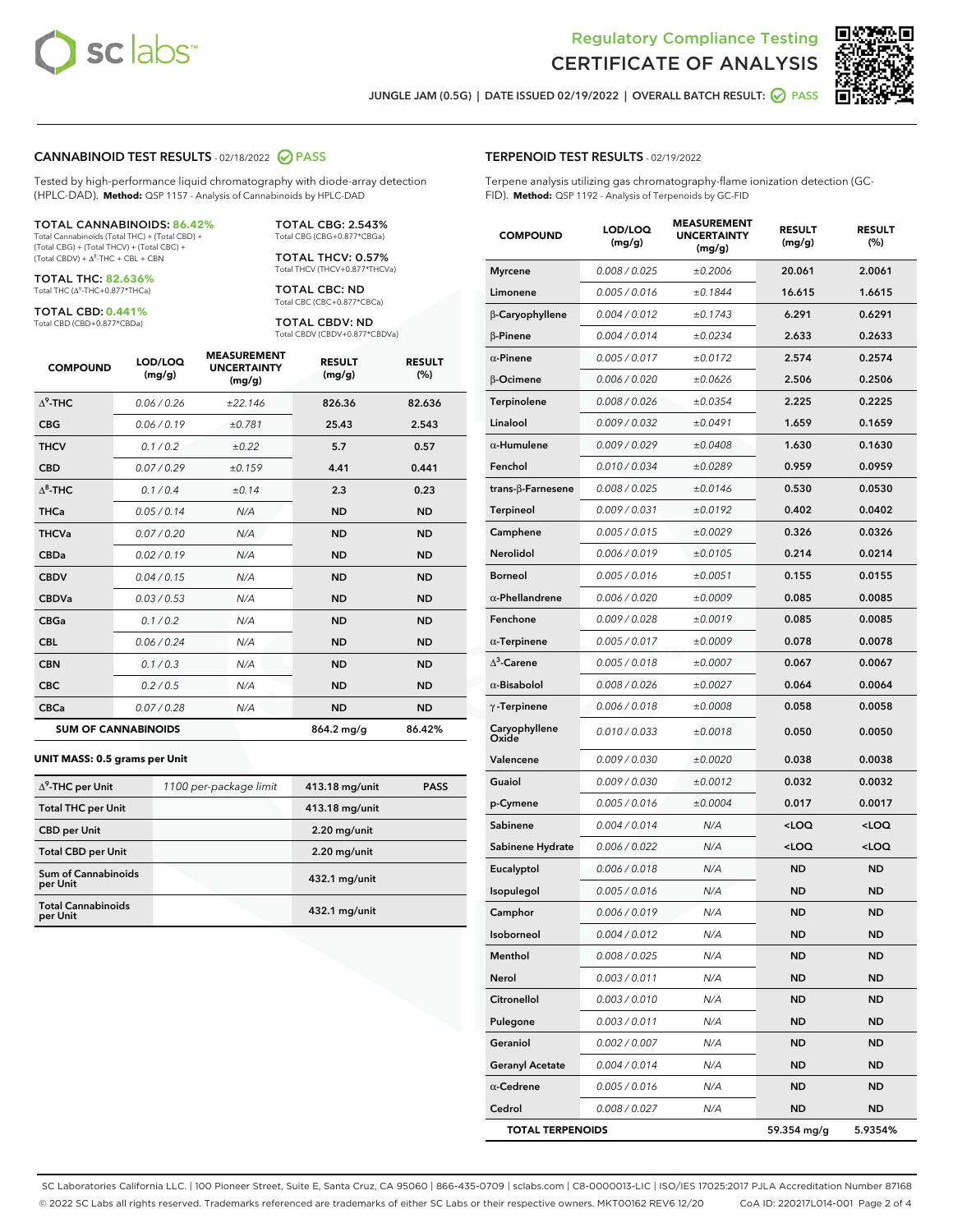



JUNGLE JAM (0.5G) | DATE ISSUED 02/19/2022 | OVERALL BATCH RESULT:  $\bigcirc$  PASS

# CATEGORY 1 PESTICIDE TEST RESULTS - 02/19/2022 2 PASS

Pesticide and plant growth regulator analysis utilizing high-performance liquid chromatography-mass spectrometry (HPLC-MS) or gas chromatography-mass spectrometry (GC-MS). \*GC-MS utilized where indicated. **Method:** QSP 1212 - Analysis of Pesticides and Mycotoxins by LC-MS or QSP 1213 - Analysis of Pesticides by GC-MS

| <b>COMPOUND</b>             | LOD/LOQ<br>$(\mu g/g)$ | <b>ACTION</b><br>LIMIT<br>$(\mu g/g)$ | <b>MEASUREMENT</b><br><b>UNCERTAINTY</b><br>$(\mu g/g)$ | <b>RESULT</b><br>$(\mu g/g)$ | <b>RESULT</b> |
|-----------------------------|------------------------|---------------------------------------|---------------------------------------------------------|------------------------------|---------------|
| Aldicarb                    | 0.03 / 0.08            | $\ge$ LOD                             | N/A                                                     | <b>ND</b>                    | <b>PASS</b>   |
| Carbofuran                  | 0.02 / 0.05            | $\ge$ LOD                             | N/A                                                     | <b>ND</b>                    | <b>PASS</b>   |
| Chlordane*                  | 0.03/0.08              | $>$ LOD                               | N/A                                                     | <b>ND</b>                    | <b>PASS</b>   |
| Chlorfenapyr*               | 0.03/0.10              | $>$ LOD                               | N/A                                                     | <b>ND</b>                    | <b>PASS</b>   |
| Chlorpyrifos                | 0.02 / 0.06            | $\ge$ LOD                             | N/A                                                     | <b>ND</b>                    | <b>PASS</b>   |
| Coumaphos                   | 0.02 / 0.07            | $\ge$ LOD                             | N/A                                                     | <b>ND</b>                    | <b>PASS</b>   |
| Daminozide                  | 0.02 / 0.07            | $\ge$ LOD                             | N/A                                                     | <b>ND</b>                    | <b>PASS</b>   |
| <b>Dichlorvos</b><br>(DDVP) | 0.03/0.09              | $>$ LOD                               | N/A                                                     | <b>ND</b>                    | <b>PASS</b>   |
| Dimethoate                  | 0.03/0.08              | $\ge$ LOD                             | N/A                                                     | <b>ND</b>                    | <b>PASS</b>   |
| Ethoprophos                 | 0.03/0.10              | $\ge$ LOD                             | N/A                                                     | <b>ND</b>                    | <b>PASS</b>   |
| Etofenprox                  | 0.02 / 0.06            | $\ge$ LOD                             | N/A                                                     | <b>ND</b>                    | <b>PASS</b>   |
| Fenoxycarb                  | 0.03/0.08              | $\ge$ LOD                             | N/A                                                     | <b>ND</b>                    | <b>PASS</b>   |
| Fipronil                    | 0.03/0.08              | $\ge$ LOD                             | N/A                                                     | <b>ND</b>                    | <b>PASS</b>   |
| Imazalil                    | 0.02/0.06              | $>$ LOD                               | N/A                                                     | <b>ND</b>                    | <b>PASS</b>   |
| <b>Methiocarb</b>           | 0.02 / 0.07            | $\ge$ LOD                             | N/A                                                     | <b>ND</b>                    | <b>PASS</b>   |
| Parathion-methyl            | 0.03/0.10              | $\ge$ LOD                             | N/A                                                     | <b>ND</b>                    | <b>PASS</b>   |
| <b>Mevinphos</b>            | 0.03/0.09              | $>$ LOD                               | N/A                                                     | <b>ND</b>                    | <b>PASS</b>   |
| Paclobutrazol               | 0.02 / 0.05            | $>$ LOD                               | N/A                                                     | <b>ND</b>                    | <b>PASS</b>   |
| Propoxur                    | 0.03/0.09              | $\ge$ LOD                             | N/A                                                     | <b>ND</b>                    | <b>PASS</b>   |
| Spiroxamine                 | 0.03 / 0.08            | $\ge$ LOD                             | N/A                                                     | <b>ND</b>                    | <b>PASS</b>   |
| Thiacloprid                 | 0.03/0.10              | $>$ LOD                               | N/A                                                     | <b>ND</b>                    | <b>PASS</b>   |
|                             |                        |                                       |                                                         |                              |               |

### CATEGORY 2 PESTICIDE TEST RESULTS - 02/19/2022 @ PASS

| <b>COMPOUND</b>          | LOD/LOO<br>$(\mu g/g)$ | <b>ACTION</b><br><b>LIMIT</b><br>(µg/g) | <b>MEASUREMENT</b><br><b>UNCERTAINTY</b><br>$(\mu g/g)$ | <b>RESULT</b><br>$(\mu g/g)$ | <b>RESULT</b> |  |
|--------------------------|------------------------|-----------------------------------------|---------------------------------------------------------|------------------------------|---------------|--|
| Abamectin                | 0.03/0.10              | 0.1                                     | N/A                                                     | <b>ND</b>                    | <b>PASS</b>   |  |
| Acephate                 | 0.02/0.07              | 0.1                                     | N/A                                                     | <b>ND</b>                    | <b>PASS</b>   |  |
| Acequinocyl              | 0.02/0.07              | 0.1                                     | N/A                                                     | <b>ND</b>                    | <b>PASS</b>   |  |
| Acetamiprid              | 0.02/0.05              | 0.1                                     | N/A                                                     | <b>ND</b>                    | <b>PASS</b>   |  |
| Azoxystrobin             | 0.02/0.07              | 0.1                                     | N/A                                                     | <b>ND</b>                    | <b>PASS</b>   |  |
| <b>Bifenazate</b>        | 0.01/0.04              | 0.1                                     | N/A                                                     | <b>ND</b>                    | <b>PASS</b>   |  |
| <b>Bifenthrin</b>        | 0.02/0.05              | 3                                       | N/A                                                     | <b>ND</b>                    | <b>PASS</b>   |  |
| <b>Boscalid</b>          | 0.03/0.09              | 0.1                                     | N/A                                                     | <b>ND</b>                    | <b>PASS</b>   |  |
| Captan                   | 0.19/0.57              | 0.7                                     | N/A                                                     | <b>ND</b>                    | <b>PASS</b>   |  |
| Carbaryl                 | 0.02/0.06              | 0.5                                     | N/A                                                     | <b>ND</b>                    | <b>PASS</b>   |  |
| Chlorantranilip-<br>role | 0.04/0.12              | 10                                      | N/A                                                     | <b>ND</b>                    | <b>PASS</b>   |  |
| Clofentezine             | 0.03/0.09              | 0.1                                     | N/A                                                     | <b>ND</b>                    | <b>PASS</b>   |  |

| <b>COMPOUND</b>               | LOD/LOQ<br>$(\mu g/g)$ | <b>ACTION</b><br><b>LIMIT</b><br>(µg/g) | <b>MEASUREMENT</b><br><b>UNCERTAINTY</b><br>$(\mu g/g)$ | <b>RESULT</b><br>$(\mu g/g)$ | <b>RESULT</b> |
|-------------------------------|------------------------|-----------------------------------------|---------------------------------------------------------|------------------------------|---------------|
| Cyfluthrin                    | 0.12 / 0.38            | $\overline{c}$                          | N/A                                                     | ND                           | PASS          |
| Cypermethrin                  | 0.11 / 0.32            | 1                                       | N/A                                                     | <b>ND</b>                    | <b>PASS</b>   |
| Diazinon                      | 0.02 / 0.05            | 0.1                                     | N/A                                                     | <b>ND</b>                    | <b>PASS</b>   |
| Dimethomorph                  | 0.03 / 0.09            | 2                                       | N/A                                                     | <b>ND</b>                    | <b>PASS</b>   |
| Etoxazole                     | 0.02 / 0.06            | 0.1                                     | N/A                                                     | <b>ND</b>                    | <b>PASS</b>   |
| Fenhexamid                    | 0.03 / 0.09            | 0.1                                     | N/A                                                     | <b>ND</b>                    | <b>PASS</b>   |
| Fenpyroximate                 | 0.02 / 0.06            | 0.1                                     | N/A                                                     | <b>ND</b>                    | <b>PASS</b>   |
| Flonicamid                    | 0.03 / 0.10            | 0.1                                     | N/A                                                     | <b>ND</b>                    | <b>PASS</b>   |
| Fludioxonil                   | 0.03 / 0.10            | 0.1                                     | N/A                                                     | <b>ND</b>                    | <b>PASS</b>   |
| Hexythiazox                   | 0.02 / 0.07            | 0.1                                     | N/A                                                     | <b>ND</b>                    | <b>PASS</b>   |
| Imidacloprid                  | 0.04 / 0.11            | 5                                       | N/A                                                     | <b>ND</b>                    | <b>PASS</b>   |
| Kresoxim-methyl               | 0.02 / 0.07            | 0.1                                     | N/A                                                     | <b>ND</b>                    | <b>PASS</b>   |
| <b>Malathion</b>              | 0.03 / 0.09            | 0.5                                     | N/A                                                     | <b>ND</b>                    | <b>PASS</b>   |
| Metalaxyl                     | 0.02 / 0.07            | $\overline{c}$                          | N/A                                                     | <b>ND</b>                    | <b>PASS</b>   |
| Methomyl                      | 0.03 / 0.10            | $\mathcal{I}$                           | N/A                                                     | <b>ND</b>                    | <b>PASS</b>   |
| Myclobutanil                  | 0.03 / 0.09            | 0.1                                     | N/A                                                     | <b>ND</b>                    | <b>PASS</b>   |
| Naled                         | 0.02 / 0.07            | 0.1                                     | N/A                                                     | <b>ND</b>                    | <b>PASS</b>   |
| Oxamyl                        | 0.04 / 0.11            | 0.5                                     | N/A                                                     | <b>ND</b>                    | <b>PASS</b>   |
| Pentachloronitro-<br>benzene* | 0.03 / 0.09            | 0.1                                     | N/A                                                     | <b>ND</b>                    | <b>PASS</b>   |
| Permethrin                    | 0.04 / 0.12            | 0.5                                     | N/A                                                     | <b>ND</b>                    | <b>PASS</b>   |
| Phosmet                       | 0.03 / 0.10            | 0.1                                     | N/A                                                     | <b>ND</b>                    | <b>PASS</b>   |
| Piperonyl<br><b>Butoxide</b>  | 0.02 / 0.07            | 3                                       | N/A                                                     | <b>ND</b>                    | <b>PASS</b>   |
| Prallethrin                   | 0.03 / 0.08            | 0.1                                     | N/A                                                     | <b>ND</b>                    | <b>PASS</b>   |
| Propiconazole                 | 0.02 / 0.07            | 0.1                                     | N/A                                                     | <b>ND</b>                    | <b>PASS</b>   |
| Pyrethrins                    | 0.04 / 0.12            | 0.5                                     | N/A                                                     | <b>ND</b>                    | <b>PASS</b>   |
| Pyridaben                     | 0.02 / 0.07            | 0.1                                     | N/A                                                     | <b>ND</b>                    | <b>PASS</b>   |
| Spinetoram                    | 0.02 / 0.07            | 0.1                                     | N/A                                                     | <b>ND</b>                    | <b>PASS</b>   |
| Spinosad                      | 0.02 / 0.07            | 0.1                                     | N/A                                                     | <b>ND</b>                    | <b>PASS</b>   |
| Spiromesifen                  | 0.02 / 0.05            | 0.1                                     | N/A                                                     | <b>ND</b>                    | <b>PASS</b>   |
| Spirotetramat                 | 0.02 / 0.06            | 0.1                                     | N/A                                                     | <b>ND</b>                    | <b>PASS</b>   |
| Tebuconazole                  | 0.02 / 0.07            | 0.1                                     | N/A                                                     | ND                           | <b>PASS</b>   |
| Thiamethoxam                  | 0.03 / 0.10            | 5                                       | N/A                                                     | <b>ND</b>                    | <b>PASS</b>   |
| Trifloxystrobin               | 0.03 / 0.08            | 0.1                                     | N/A                                                     | <b>ND</b>                    | <b>PASS</b>   |

SC Laboratories California LLC. | 100 Pioneer Street, Suite E, Santa Cruz, CA 95060 | 866-435-0709 | sclabs.com | C8-0000013-LIC | ISO/IES 17025:2017 PJLA Accreditation Number 87168 © 2022 SC Labs all rights reserved. Trademarks referenced are trademarks of either SC Labs or their respective owners. MKT00162 REV6 12/20 CoA ID: 220217L014-001 Page 3 of 4